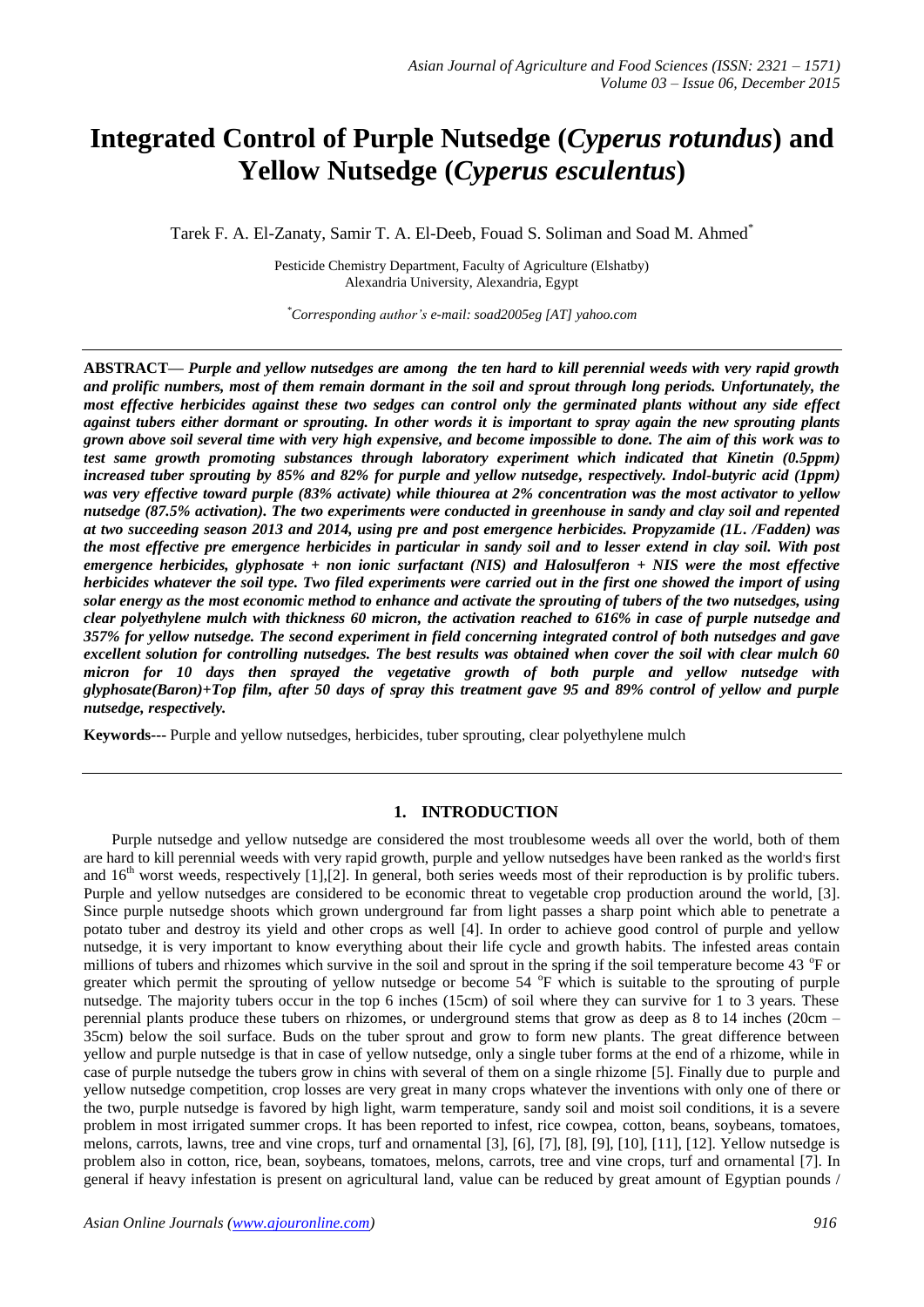Fadden. Deleterious losses in potato yield as well as sugar beets and onion due to sedges was observed in many farms in Egypt. These great losses in many crops was due to the abundant of tubers produced, competition on the occupied places in particular with potato plants which decrease the yield from 22 tons to only 3 tons in areas infested with yellow and purple nutsedges in Egypt, and became tubers did not sprout in the same time. In addition even when used a good method of weed control like using plastic mulch, but unfortunately purple nutsedge has the ability to penetrate the plastic mulch [13]. The aim of this study hand removal of nutsedge from heavily infested areas is extremely expensive, and due to the re growth of buried tubers usually it is impossible to get successful method for nutsedge control. The nutsedge are examples of weeds where the economic damage that they do is not only due to the cost in last production of crops and ornamentals but also costs of waging and ongoing ware on this serious pest. It is true that we now have many chemical tools that can be useful in a nutsedge management program [14], yet no one herbicide can completely control nutsedge. It requires a combination of chemical and cultural methods and a lot of patience. Nutsedge management continues to be an elusive goal, one that may take several more research careers and years to solve to enhance a great numbers of nutsedge tubers to sprout by two methods either by using plant grows regulator or by using plastic mulch for two weeks which increase number of sprouting tubers by several times and treated later by glyphosate and non ionic surfactant.

# **2. MATERIAL AND METHODS**

Tubers of purple nutsedge and yellow nutsedge were collected from Agriculture experiments station of Alexandria University, Alexandria, Egypt. The work in this research could be divided into three main parts as follow:

### *2.1. Laboratory experiment*

The effects of Gibberellic acid (GA3) (100, 200, 300, 400 and 500 ppm); Ethephone (1, 1.5 and 2ml/L. water); Thiourea (1 and 2%); Indol -3- butyric acid (1, 2 and 3 ppm); and Kinetin (0.5 ppm) on breaking dormancy and sprouting of nutsedges tubers were carried out during 2014. Tubers of purple nutsedge (*Cyperus rotundus*) and yellow nutsedge (*Cyperus esculents*) were used in this study. Randomized complete design (RCD) was used in this experiment. Four replicates were made for each treatment. Tubers were sterilized for 15 min with a 10% Chlorox solution and them rinsed in running tap water 20 min. they were soaked in 200 ml distilled water solute concentration of growth promoting substances for 3 hr. ten tubers of each replicate of treatment were placed in Petri-dish 9cm in diameter, containing 3 sheets of Whatman No.1 filter paper moistened with 8ml distilled water. The Petri-dishes were covered with aluminum foil, sealed in a polyethylene bag, and enclosed in a black linen bag. Results were taken after 7 days by the number of tubers sprouting in all replication of treatments. [10], [15].

#### 2.2. *Greenhouse experiment*

Greenhouse studies were conducted in 2013 and 2014 at the Greenhouse of water and soil science department faculty of Agriculture El-Shatby, Alexandria University, Egypt to evaluate the efficacy of herbicidal activity against tuber of nutsedge. Experimental units consisted of 30 cm diameter circular pots that were 16 cm tall. Pots of this depth were selected because previous research indicated that 99% of purple nutsedge tubers were distributed within 16 cm of the soil surface [16]. Pots were filled with sandy soil consisting of 87% sand, 4% clay, and 8% silt with pH 8.1 and `0.6% organic matter and clay loam soil consisting of 42.5% clay, 21.5% silt and 36% sand with pH 8.85 and 5% organic matter . Tubers with a biomass of 1 g for purple nutsedge and 0.2 g for yellow nutsedge were planted in pots (ten tubers of purple and yellow nutsedges in each pot 2.5 cm depth) the experiment was arranged as a randomized complete block design with four replications and repeated over time. Each pre- emergence herbicides Acetochlor, Butralin, Metribuzin, Metalachlor, and Propyzamide at rate per Fadden 1 L., 2.5L., 300g, 0.75L., and 1L., respectively were mixed with 800 ml water and irrigated four replicate in each treatment by 200 ml of pre- emergence herbicide solution. Three weeks after nutsedge tubers planting , Bentazone, Propyzamide, Metolachlor, Chlorpropham, Pyrazosulfuron, Rimsulfuron, Nicosulfuron, Halosulfuron, Glyphosate at rate per Fadden 1.5L., 1L., 0.75L., 2L.,80g, 25g, 25g, 20g and 1L., respectively were applied post-emergence herbicides when purple nutsedge averaged 18.5 cm in height , and yellow nutsedge was 27.5 cm in height. Pots were watered twice weekly and fertilized weekly with 200 ml of a  $1.5 \text{ g L}^{-1}$  solution of 19-19-19. Nutsedge shoot emergence was monitored and new shoot emergence marked weekly after treatment of Preemergence herbicides. Visual foliar growth ratings were evaluated relative to the non-treated control at 8 weeks after herbicides application using a scale of 0 (plant death) to 100 (similar to non-treated control). Studies were concluded 8 weeks after planting. Wire mesh (7.8 holes cm<sup>-1</sup>) was stretched across a wooden frame to sieve and separate the tubers from the soil. Data collected included individual tuber and shoot fresh biomass [17].

## 2.3. *Field experiment*

Two experiments were conducted in sandy soil pH value 8.1 according to [5]. The first experiment occurred during 2014, and second in 2015. Our experiment included two factors, the first factor is mulch including three treatments, clear polyethylene (PE) colorless sheets 60 micron, 90 micron and non covered (control) were used to cover the plots (plot size was 2 m long and 2 m wide), the second factor is time including four treatments 1, 2, 3 and 4 weeks, arranged in a factorial completely randomized block design (FRCBD) with twelve treatments and four replications. Second experiment PE 60 micron thick, were used to cover the plots ( plot size was 2 m long by 2 m wide ), while the soil was previously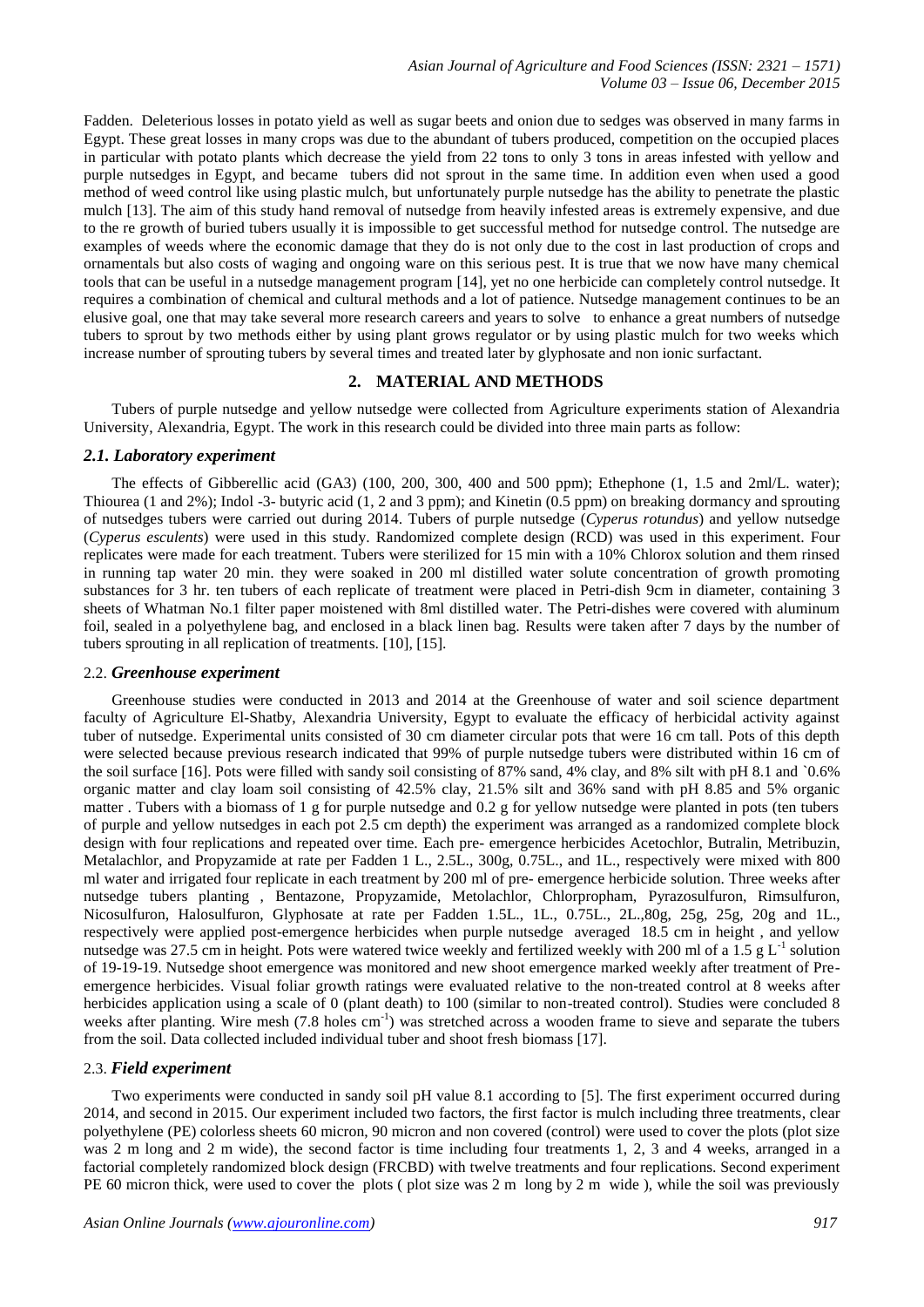ploughed, leveled and irrigated, after 10 days polyethylene colorless sheets removed of all plots and treatment by (glyphosate,1L + non ionic surfactant (NIS), 0.25L.)/Fadden and glyphosate alone after 5 days polyethylene sheets removed. Wire mesh (7.8 holes cm-1) was stretched across a wooden frame to sieve and separate the tubers from the soil. Data collected included individual tuber and shoot fresh biomass [17].

# **3. RESULTS AND DISCUSSION**

#### *3.1. Laboratory experiment*

This experiment was carried out to measure the sensitivity of yellow and purple nutsedges tubers to certain compounds belongs to the growth promoting substances at different concentrations in order to study its effects on number of sprouting tubers. The effect of the tested compounds was not the same to purple and yellow nutsedges. In general, Indol butric acid (IBA) by all concentration gave highly significant effect on the numbers of sprouting tubers, 1 and 2 ppm gave 83 and 82.5% of sprouting tubers, respectively, while 47.5% only for purple nutsedge. Exactly the same trend was noticed with yellow nutsedge but to lesser extend when used IBA at 1, 2 and 4 ppm. Also Kinetin at 0.5 ppm gave the height increase of numbers of sprouting tubers (N.S.T.) to both purple and yellow nutsedge since it gave 85 and 82% increase of (N.S.T.), respectively the same results concluded by other instigators [15]. On the other hand in case of yellow nutsedge Gibberellic acid with 4 concentration  $(100 - 400$  ppm) cased highly significant increase of N.S.T., since it gave 3.25, 6, 4 and 3.25 with 100, 200, 300 and 400 ppm, respectively but the same trend of GA3 a 200 ppm toward purple nutsedge was observed in case of yellow nutsedge since it gave the highest percentage of increase of (N.S.T.) 60%. Ethephone at 2ml /L and 1.5ml/L only which gave highly significant increase of (N.S.T.) of yellow nutsedge (but not purple nutsedge) which were 4.75 and 3.5 respectively (% increase of N.S.T.) were 47.5% and 35% respectively. Again Thiourea at 2% caused highly significant increase of N.S.T. which was 8.75 (% increase of N.S.T. was 87.5%). In general the aim of this experiment is to search for some chemicals which able to enhance sprouting of *Cyperus spp*. in non crop areas heavily infested with yellow and purple nutsedge tubers and germinated during long period of time. Therefore, this treatment achieves good control of these noxious weeds in non cultured area with a proper herbicide like glyphosate. It very important before spraying the herbicides to enhance tuber sprouting with Kinetin (0.5 ppm) in the presence of the two sedges, while it the infestation with only yellow nutsedge with cheep product like thiourea (2%).

|                                    |                  |                | purple nutsedge |                | yellow nutsedge |
|------------------------------------|------------------|----------------|-----------------|----------------|-----------------|
| Treatment                          | Conc.            | N.S.T          | % sprouting     | N.S.T          | % sprouting     |
| GA <sub>3</sub>                    | $100$ ppm        | $\mathfrak{D}$ | 20              | 3.25           | 32.5            |
| GA3                                | $200$ ppm        | 4.75           | 47.5            | 6              | 60              |
| GA3                                | 300 ppm          | 2.25           | 22.5            | 4              | 40              |
| GA <sub>3</sub>                    | 400 ppm          | 2.5            | 25              | 3.25           | 32.5            |
| GA <sub>3</sub>                    | $500$ ppm        | 1.25           | 12.5            | 1.75           | 17.5            |
| Ethephone                          | $1 \text{ ml/L}$ | 1.5            | 15              | 2.75           | 27.5            |
| Ethephone                          | $1.5$ ml/L       | 2.25           | 22.5            | 3.5            | 35              |
| Ethephone                          | $2 \text{ ml/L}$ | 1.75           | 17.5            | 4.75           | 47.5            |
| Thiourea                           | 1%               | 3.5            | 35              | $\overline{c}$ | 20              |
| Thiourea                           | 2%               | $\overline{4}$ | 40              | 8.75           | 87.5            |
| <b>IBA</b>                         | ppm              | 8.3            | 83              | 6.25           | 62.5            |
| <b>IBA</b>                         | $2$ ppm          | 8.25           | 82.5            | 6.5            | 65              |
| <b>IBA</b>                         | $4$ ppm          | 4.75           | 47.5            |                | 50              |
| Kinetin                            | $0.5$ ppm        | 8.5            | 85              | 8.2            | 82              |
| Control                            |                  | 2.5            | 25              | $\overline{c}$ | 20              |
| Initial No. of tubers / Petri dech |                  | 10             | 10              | 10             | 10              |
| LSD $_{0.05}$                      |                  | 1.73           |                 | 1.24           |                 |

Table (1): Effect of certain treatments on the number of sprouting tubers (N.S.T) of purple nutsedge and yellow nutsedge) and the corresponding percentages of sprouting (%sprouting) assessed after 7 days.

#### *3.2.Greenhouse experiment*

Two experiments were conducted against two perennial nutsedges (purple and yellow) with different herbicides applied pre or post-emergence treatments in two succeeding seasons (2013 and 2014). In the two experiments, two different soils (sandy and clay soils) were used.

## *3.2.1 Pre-emergence herbicides*

The first experiment includes the pre-emergence herbicides in the two seasons, and the data obtained were recorded in table 2 (for season 2013), and table 3 (for season 2014), from the following results could be concluded: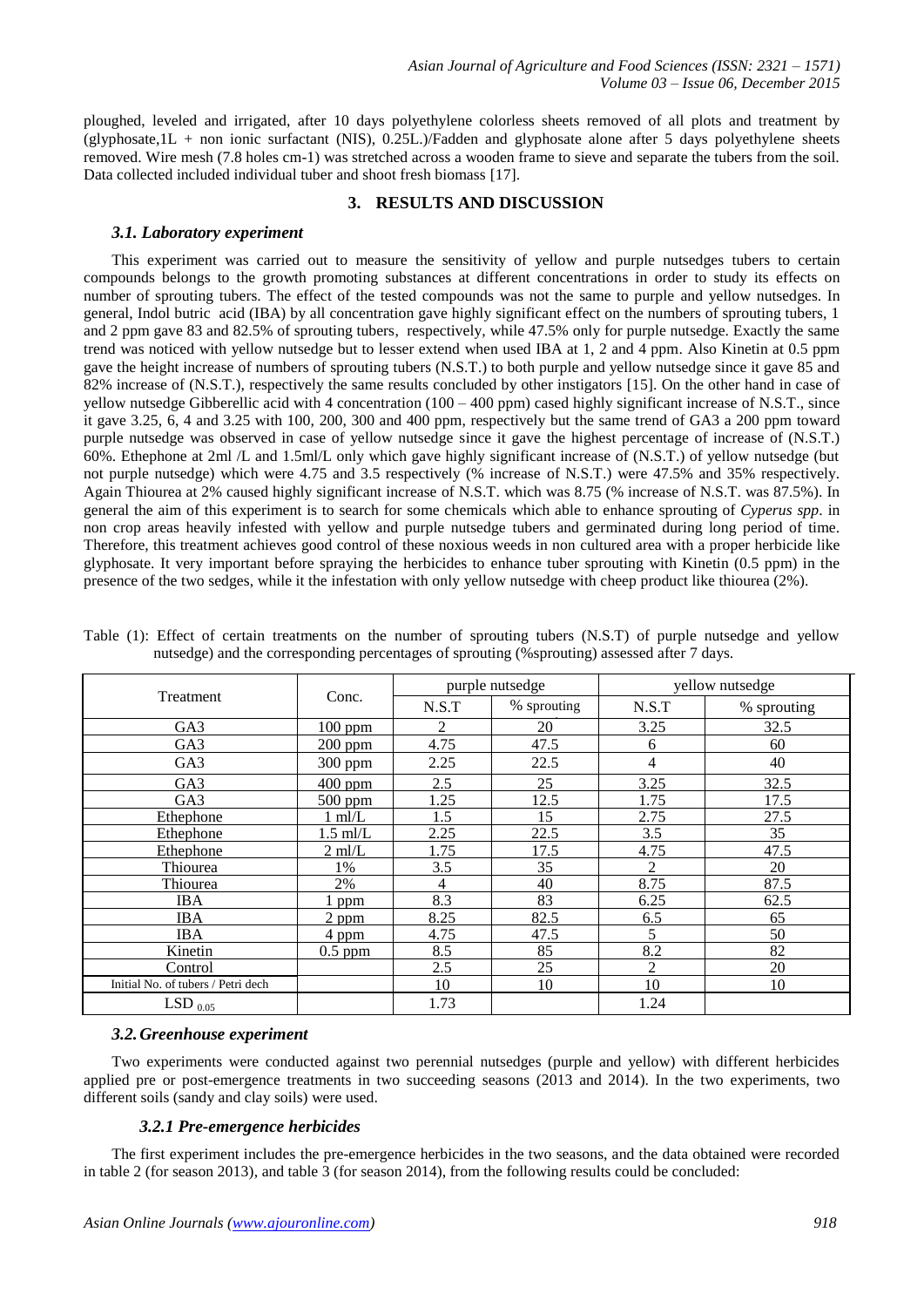1-All pre-emergence herbicides caused highly significant decrease of the fresh weight of shoots and roots of both purple or yellow nutsedges in both sandy or clay soil but with different efficacies.

2- Almost the same trend of the highest and lowest efficiency was observed again with yellow nutsedge in both sandy and clay soil since % cont. values were 82% and 42% for Propyzamide and Acetocher respectively in case of shoots fresh weight in sandy soil, while in clay soil the percentages of control of shoots were 71% and 37% for Propyzamide and Acetachlor respectively. The same trend was observed with sandy soil.

3- Metolachlor prove to have moderately effective against purple nutsedge in sandy soil but to lesser extend on clay soil. These results were not agreement of those of [13] and the same results was concluded by other investigators [18].

4- The soil type play a role in herbicide efficiency, general the efficiency of Butralin was reduced in clay soil than in sandy soil. This result is due to the high adsorption of clay soil and need grater amount of herbicides than in sandy soil to compensate the reduction due to adsorption of clay soil. Inexpertly, Mertibuzine in clay soil was more effective on shoot growth than roots.

5- With respect to the behavior of yellow nutsedge in sandy and clay soils, it could be concluded that the rates of growth of either shoots or roots with or without herbicides was greater than the amounts of purple nutsedge, but followed the same trend since the beigest effect was noticed with Propyzamide (82% and 77% control of shoots respectively and 71% and 69% for root respectively) and lowest was Acetochlor (42% and 18% control for shoot and root respectively and 37 and 13% control for shoot and root respectively. In the middle Metalachlor which gave 66% and 68% control in sandy soil while shoot fresh weight was controlled by only 41% in clay soil, but roots fresh weight was moderately sensitive to Metolachlore in clay soil since % cont. was 56% thes results was not agreement with [13].

6- The fresh weight of roots always greater than the fresh wight of the shoots (Table 2) in case of purple and yellow nutsedge in two soils sandy and clay. The same remarks were concluded in table 3 in the second season 2014. The efficiencies of the tested herbicides against both purple and yellow nutsedge were arranged in the following descending order: Propyzamide > Mtalochlor >Metribuzn = Butralin > Acetochlor. **T**he effect of the tested herbicides were more efficient against yellow nutsedge than purple nutsedge in particular on shoots and in sandy soils.

# *3.2.2. post-emergence herbicides*:

1-All of the tested herbicides caused highly significant decrease of fresh weight of both shoots and roots of purple and yellow nutsedges in either sandy or clay soils, with different trends of each case tables 4 and 5.

2-The soil type did not play role in the efficiency of post-emergence herbicides either against purple or yellow nutsedge. For elucidation in case of Propyzamide it could be noticed that its effect against shoots and root growth were almost follow the same trend whether against purple or yellow nutsedge and whatever the soil type they grown in, since percentages of control of the fresh weight of shoot and root of purple nutsedge were 76 and 66% in sand soil respectively and 78 and 72% in clay soil respectively. The same trend was observed in case of yellow nutsedge.

4-Bentazone while it showed moderately effective against yellow nutsedge. This herbicide was very weak against purple nutsedge, this finding was agreement with the finding of [19]. The opposite trend was observed in case of Metalachlor which was very effective against purple nutsedge than yellow nutsedge whatever the soil type since it gave 82 and 88% control of shoot and root in sandy soil respectively in case of purple nutsedge while gave only 65 and 59% for shoot and root respectively in sandy soil in case of yellow nutsedge. The effect of Metalachlor in clay soil gave similar results against the two nutsedge.

**5**-Mixetures of glyphosate or Halosulferon – methyl with nonionic surfactant (NIS) gave the heist effect against shoot fresh weight of yellow and purple nutsedge in sandy and clay soils and to lesser intend with root growth since the percentage of control of purple nutsedge in sandy soil were 96,90,95 and 94 for glyphosate + NIS, glyphosate, almost the same trend was observed in clay soil since the percentage of control were 98, 84, 95 and 93 for glyphosate  $+$  NIS, glyphosate, Halosulferon- methyl + NIS and Halosulferon – methyl respectively. This results pointed to the synergistic effect of NIS with glyphosate but not to Halosulferon – methyl. This result was in agreement with the finding of [12] and not in agreement of those of [18].

6-Among the single treatment, Rimsulfuron gave the best results against purple nutsedge in both sand and clay soil either to shoots or roots since it gave 87, 85, 91 and 92% control of shoot and root (sandy) shoot and root (clay) respectively. On the other hand with yellow nutsedge the behavior was changes and the values were 77, 59, 86 and 60% control of shoot and root (sand), shoot and root (clay) respectively.

7-Pyrazosulfuron-ethyl was very effective against purple nutsedge in sandy soil and to lesser extend in clay soil, since the % values were 90% and 90% control in sandy soil for shoot and root respectively, but only 82 and 73% for shoot and root in clay soil respectively was agreement with the finding of [14]. Chlorpropham was moderately effective against the nutsedge in both sandy and clay soils. Generally the lower offences of the tested herbicides in clay soil than in sandy soil may be due to the fast growth in clay soil of both purple and yellow nutsedge [20].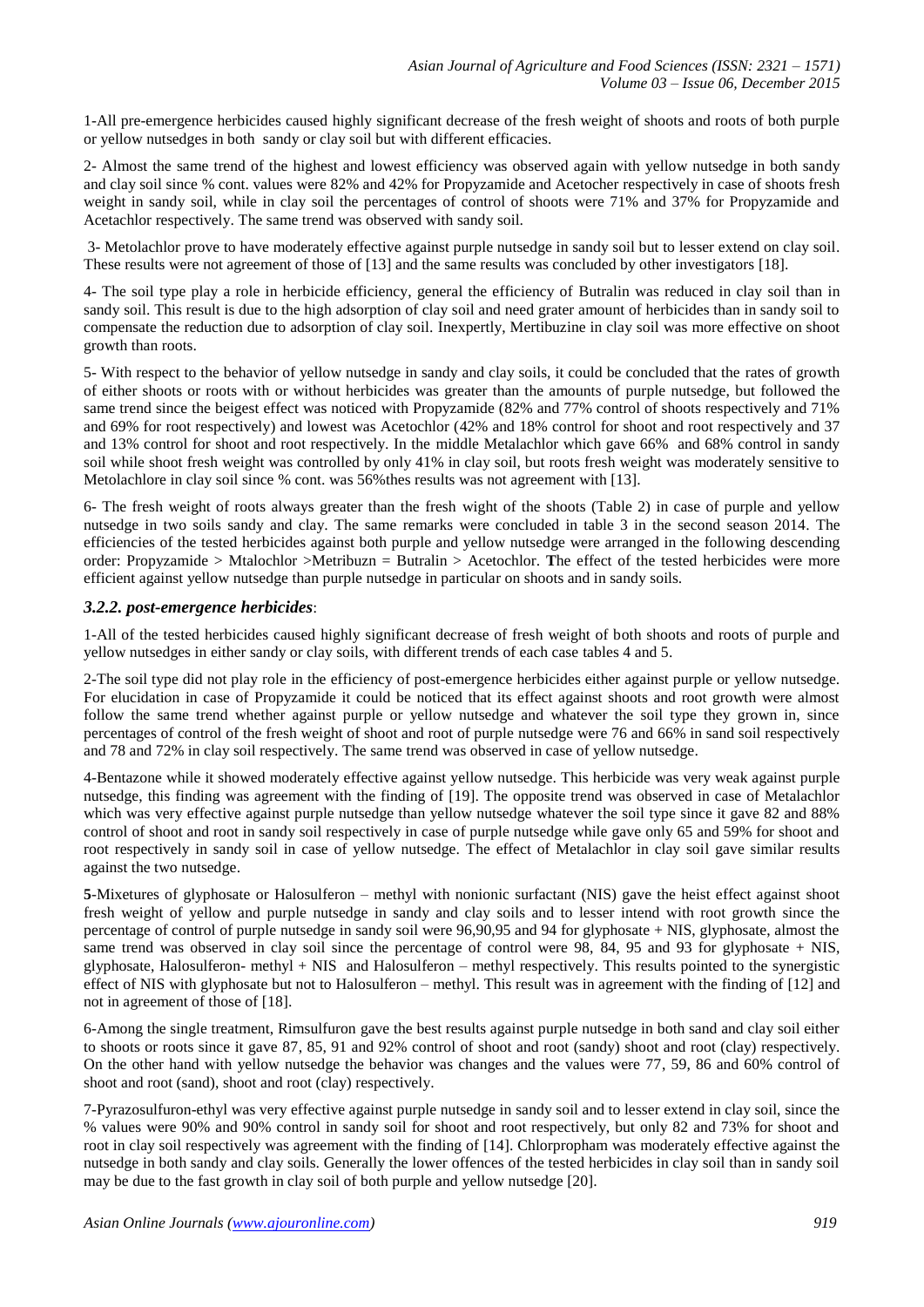## *3.3 Field experiments*

Two field experiments were carried out in sandy soil in order to investing the role of solar energy on the activation of tubers of purple and yellow nutsedges followed by using certain herbicides.

## *3.3.1 Effect of solar energy on sprouting of nutsedges:*

The first field experiment, tested the effect of clear polyethylene mulch on the break dormancy in tubers of purple and yellow nutsedge since the real problem facing any control strategy of nutsedges is due to the great number of tubers in certain area (e.g. 20 million tuber in Fadden) germinated naturally there several months or years, thus at any time the field night be heavily infested with nutsedge and need several spray treatments with the suitable herbicides which is very expensive. The aim of this experiment is to find out which is much better to activate tuber sprouting by using clear mulch with 60 micron thickness or 90 micron. Also to investigate the time of covering the soil which gave the highest increase of numbers of sprouting tubers. The data shown in table 6 indicated that in general PE 60 is more efficient than PE 90. Since the percentages of activation were 616, 475, 449 and 441 % after one, two, three and four weeks respectively in case of PE 60 compared with 536, 373, 384 and 410% for PE 90, respectively. On the other hand almost there are no significant difference of numbers of grown shoots in case of yellow nutsedge and thus PE60 is less expensive than PE 90 and must be choose with respect to the suitable period of time to caver the soil. After one week highly significant increase of grown shoots of both purple or yellow nutsedge was observed, this was due to the heating the soil through solar energy gained from mulching. On the other hand after two weeks also significant increase of grown shoots but only in case of purple nutsedge and to lesser extent, thus to save time. In conclusion it must be recommended with cover the soil with clear mulch 60 micron for only one week which is stuffiest to enhance the sprouting of most of tubers of the two nutsedges found in the infested certain area.

#### *3.3.2. Integrated control of purple and yellow nutsedg*

The second field experiment is really a good expiration to use solar energy as well as certain herbicides treatments through integrated weed control method of nutsedges. The data obtained were recorded in table 7 from which the following could be deduced.

1-The soil converge with clear mulch as previously mentioned, break the dormancy of both purple and yellow nutsedges and caused highly significant increase of either the numbers of sprouting tubers or grown vegetative growth above the soil surface. The fresh weight of shoots of purple nutsedge after one week was 812.6 grammas while it was 980 grammas for yellow nutsedge in the first (season 2013). Almost similar results were observed in the second season(2014). After activation of sprouting process of nutsedge for 10 days followed with a potent herbicide like glyphosate either singly or in combination with non ionic surfactant (top film), defiantly controlled nutsedge tubers much better than when used herbicidal treatments without activation by using plastic mulch. It could be concluded than yellow nutsedge was little more sensitive to (mulch + herbicide) since in season 2013 the percentages of control of shoots of purple nutsedge were 88 and 89% for glyphosate and (glyphosate + NIS) with mulching respectively similar result was noticed with yellow nutsedge(91 and 92% respectively ). In spite of the herbicide treatments without mulch gave 70 and 79 % control for purple and 71 and 76% in case of yellow nutsedge for glyphosate + Top film, respectively. These values of control seems to be very near of those in the presence of clear mulch, in fact the real situation is completely differ since with mulch the glyphosate + Top film gave 89% control of 1985 grammas of purple nutsedge tubers grown in similar area after 50 days of herbicidal treatment compared with 79% control of only 133.25 grammas of the growing shoots in similar area without mulching. Thus the non mulched area will need several herbicidal treatments later once germination of new dormant tuber in same area, while with mulching for 10 days most tubers will germination, then exposed to one spray of herbicide. Generally the best results encourage this theory was noticed from table 7 in season 2014 since glyphosate + Top film with mulch gave 95% control of yellow nutsedge.

#### **4. REFERENCES**

- [1] Holm, L. G., Plucknett, D. L., Pancho, J.V. and Herberger, J. P. The world's worst weeds : Distribution and biology .Kriegen,Malabar,Fl, pp. 8-24, 1991.
- [2] Holm, L. G., Plucknett, D. L., Pancho, J.V. and Herberger, J. P. The world's worst weeds : Distribution and biology . the university press of Hawaii, Honolulu, 1977.
- [3] University of California. Integrated pest management for home gardeners and landscape professionals (Nutsedge). Agriculture and natural resources, 2010.
- [4] Rebekah, D. W., Timorthy, L. G., Theodore, M. W. and William, K. V. Increased purple nutsedge (*Cyperus rotundus*) Tuber sprouting with diurnally fluctuating temperatures. Weed science, 61:126-130, 2013.
- [5] Travlos, I. S., Economous, G., Kotoulas, V. E., Kanatas, P. J., Kontogeorgos, A.N. and Karamanos, A.I. Potential effects of diurnally alternating temperatures and solarization on purple nutsedge (*Cyperus rotundus*) tuber sprouting. Journal of Arid Environments 73: 22-25, 2009.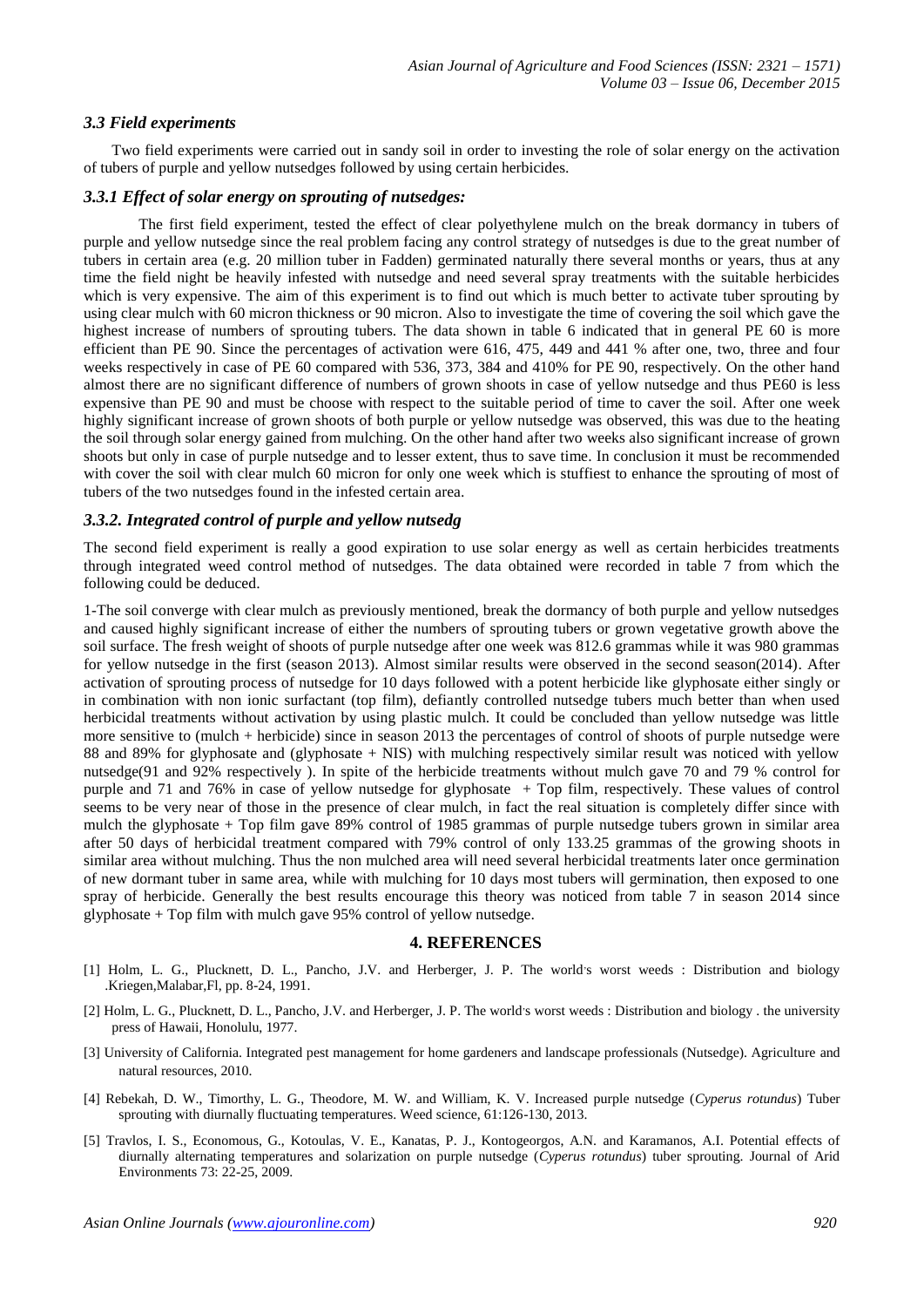- [6] Bryson, C. T., Reddy, K. N. and Molin, W. T. Purple nutsedge (*Cyperus rotundus*) population dynamic in narrow row transgenic cotton (*Gossypium hirsulum*) and soybean (*glycine max*) rotation. Weed technol. 17:805-810, 2003.
- [7] Dave, C. History and biology of yellow and purple nutsedge. Proceeding of the California weed science society. volume 55, 2003.
- [8] Hazra, D., Das, T. K., Yaduraju, N. T. Interference and economic threshold of horse purslane (*Trianthema portulacastrum L*.) in soybean cultivation in northern India. Weed Biol. Manag. 11 (2), 72-82, 2011.
- [9] Kumar, M., Das, T. K. and Yaduraju, N. T. An integrated approach for management of *Cyperus rotundus* (purple nutsedge) in soybean – wheat cropping system. Crop protection  $3\overline{3}$  74 –  $8\overline{1}$ , 2012.
- [10] Ritchie, S. C. and Leo, E. B., Gibberellic acid plus cytokinins induced basal bulbs of purple nutsedge above ground. Weed science volume 22, issue 1, 1974.
- [11] Webster, T. M. Weed survey southern states vegetable, fruit and nut crops subsection. Webster, T.M., ed. Proc. South. Weed sci. soc.; little pock AR.Pp. 246 – 257, 2010.
- [12] Webster, T. M. and Grey, T. L. Halosulfuron reduced nutsedge (*Cyperus rotundus*) tuber production and viability. Wed Science 62:637-646, 2014.
- [13] Boyd, N. S. Evaluation of pre-emergence herbicides for purple nutsedge (*Cyperus rotundus*) control Tomato. Weed Technology. Vol.29, Issue 3, P480-487, 2015.
- [14] Nelson, K. A. and Renner, K. A., Yellow nutsedge (*Cyperus esculentus*) control and tuber production with Glyphosate and ALSinhibiting herbicides. Weed Technology: july, Vol. 16, No 3, pp. 512-519, 2002.
- [15] Ravisankar, D., Chinnamuthu, C. R. and Srimsthi, P. Influence of growth promoting substances on dormancy breaking and sprouting of purple nutsedge (*Cyperus rotundus L*.) tuber. Research journal of agricultural sciences, 3(6):1213-1216, 2012.
- [16] Siriwardana, G. and Nishimoto , R. K. Propagules of purple nutsedge (*Cyperus rotundus*) in soil. Weed Technol. 1:217-220, 1987.
- [17] Webster, T. M., Grey, T. L., Davis, J.W. and Gulpepper, A. S. Glyphosate hinders purple nutsedge (*Cyperus rotundus*) and yellow nutsedge (*Cyperus esculentus*) tuber production. Weed science.56:735-742, 2008.
- [18] Brecke, B. J., Stephenson, D. O. and Unruh, J. B. Control of purple nutsedge (*Cyperus rotundus*) with herbicides and mowing. Weed Technology. Volume 19: 809-814, 2005.
- [19] Armel, G.R., Wilson, H. P., Richardson, R. J., Whaley, C. M. and Hines, T. E. Mesotrione combinations with Atrazine and Bentazon for yellow and purple nutsedge (*Cyperus esculentus* and *C. rotundus*) control in corn. Weed technology 22:391-396, 2008.
- [20] Ackley, J. A., Wilson, H.P. and Hines, T. E. Yellow nutsedge (*Cyperus esculentus*) control Post with Acetolactate synthase inhibiting herbicides. Weed technology. Vol. 10, No. 3, pp. 576 – 580, 1996.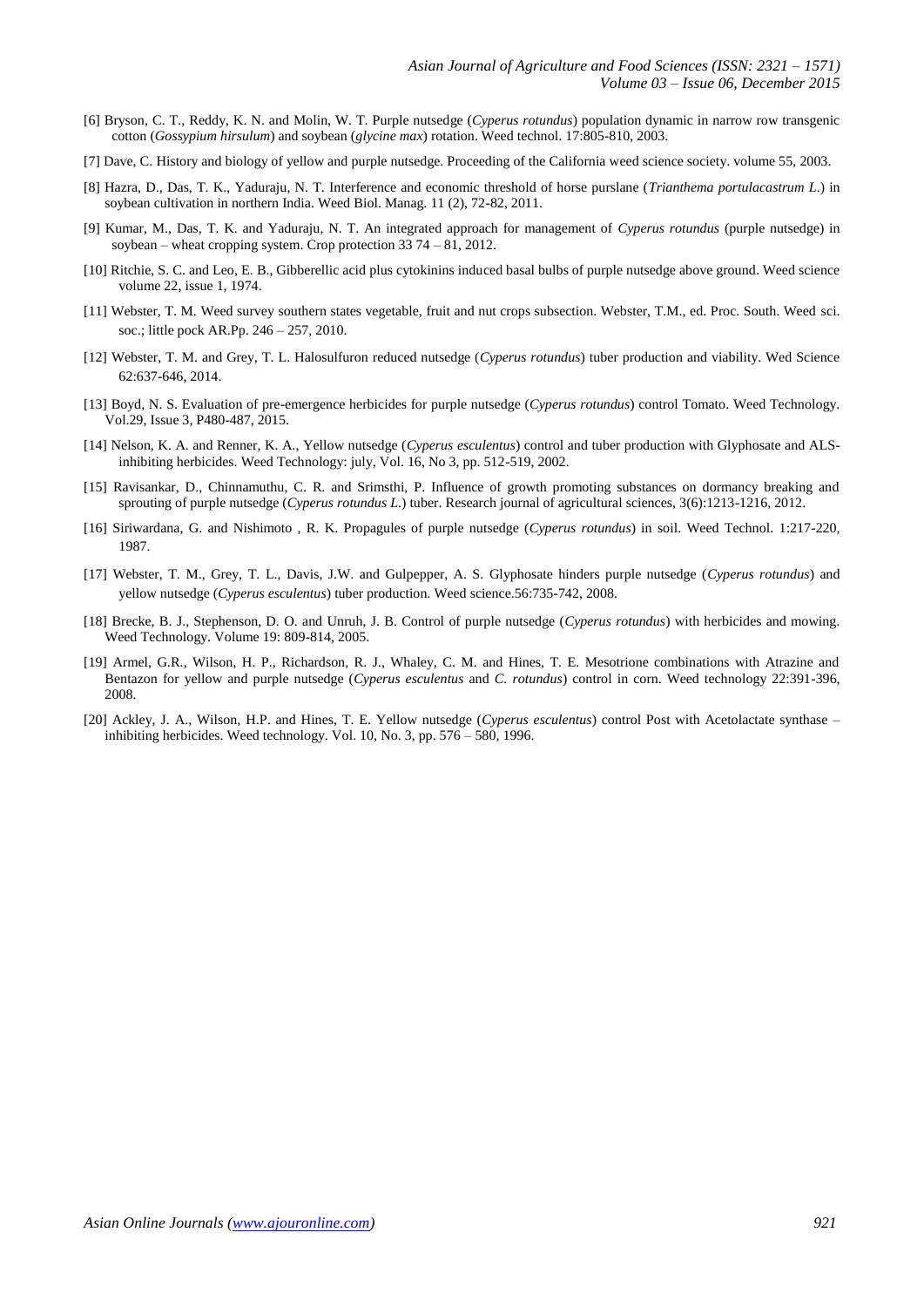|                       |              |           |             | purple nutsedge (Cyperus rotundus) |              |               |             |               | yellow nutsedge (Cyperus esculentus) |               |             |           |              |           |             |              |  |
|-----------------------|--------------|-----------|-------------|------------------------------------|--------------|---------------|-------------|---------------|--------------------------------------|---------------|-------------|-----------|--------------|-----------|-------------|--------------|--|
| treatment, and        | sand soil    |           |             |                                    | clay soil    |               |             |               |                                      | sand soil     |             |           | clay soil    |           |             |              |  |
| rate/feddan           | shoot<br>wt. | $%$ cont. | root<br>wt. | <b>%cont.</b>                      | shoot<br>wt. | <b>%cont.</b> | root<br>wt. | <b>%cont.</b> | shoot<br>wt.                         | <b>%cont.</b> | root<br>wt. | $%$ cont. | shoot<br>wt. | $%$ cont. | root<br>wt. | $%$ cont.    |  |
| $1L$ .<br>Acetochlor, | 39.5         | 24.5      | 82          | 26.8                               | 45           | 18            | 71          | 21            | 55                                   | 42            | 180         | 18        | 61           | 37        | 140         | 13           |  |
| 2.5L.<br>butralin,    | 30           | 42.6      | 68          | 39.3                               | 39           | 29            | 68          | 24            | 38                                   | 60            | 95          | 57        | 55           | 43        | 95          | 41           |  |
| Metribuzin, 300 g     | 30           | 42.6      | 67          | 40.2                               | 30           | 45            | 67          | 26            | 41                                   | 57            | 100         | 55        | 52           | 46        | 100         | 38           |  |
| Metolachlor, 0.75 L.  | 20           | 61.8      | 42          | 62.5                               | 32           | 42            | 42          | 53            | 32                                   | 66            | 70          | 68        | 58           | 41        | 70          | 56           |  |
| Propyzamide,<br>1 L.  | 10           | 80.9      | 25          | 77.7                               | 19           | 65            | 29          | 68            | 17.5                                 | 82            | 50          | 77        | 29           | 71        | 50          | 69           |  |
| Control               | 52.3         | $\bf{0}$  | 112         |                                    | 55           |               | 90          | $\mathbf{0}$  | 95.5                                 | $\mathbf{0}$  | 220         | $\bf{0}$  | 97           | $\bf{0}$  | 160         | $\mathbf{0}$ |  |
| $LSD_{0.05}$          | 1.56         |           | 2.7         |                                    | 3.10         |               | 5.20        |               | 3.2                                  |               | 12          |           | 6.50         |           | 12.00       |              |  |

Table(2): Efficacy of certain herbicides applied pre emergence on purple nutsedge and yellow nutsedge on sandy and clay soils as fresh weight of shoot and root in grammas / pots **( 10 tubers per each pot ) as well as the calculated percentage of control (% cont.) of these weeds 60 days after treatment ( season 2013)**

**Table(3):Efficacy of certain herbicides applied pre emergence on purple nutsedge and yellow nutsedge on sandy and clay soils as fresh weight of shoot and root in grammas / pots ( 10 tubers per each pot ) as well as the calculated percentage of control (% cont.) of these weeds 60 days after treatment ( season 2014)**

|                      |              |           |             | purple nutsedge (Cyperus rotundus) |              |               |             |               | yellow nutsedge (Cyperus esculentus) |              |             |           |              |              |             |               |  |
|----------------------|--------------|-----------|-------------|------------------------------------|--------------|---------------|-------------|---------------|--------------------------------------|--------------|-------------|-----------|--------------|--------------|-------------|---------------|--|
| treatment, and       |              | sand soil |             |                                    | clay soil    |               |             |               | sand soil                            |              |             | clay soil |              |              |             |               |  |
| rate/feddan          | shoot<br>wt. | $%$ cont. | root<br>wt. | $%$ cont.                          | shoot<br>wt. | <b>%cont.</b> | root<br>wt. | <b>%cont.</b> | shoot<br>wt.                         | $%$ cont.    | root<br>wt. | $%$ cont. | shoot<br>wt. | $%$ cont.    | root<br>wt. | <b>%cont.</b> |  |
| 1 L.<br>Acetochlor.  | 40.0         | 16        | 78.0        | 19                                 | 46           | 13            | 79          | 10            | 65.0                                 | 41           | 160         | 11        | 65           | 38           | 140         | 8             |  |
| 2.5L.<br>butralin,   | 23.0         | 52        | 55.0        | 43                                 | 31           | 42            | 55          | 38            | 45.5                                 | 59           | 70          | 61        | 49           | 53           | 81          | 47            |  |
| Metribuzin, 300 g    | 28.0         | 41        | 50.0        | 48                                 | 32           | 40            | 50          | 43            | 52.0                                 | 53           | 75          | 58        | 61           | 42           | 83          | 45            |  |
| Metolachlor, 0.75 L. | 20.5         | 57        | 39.0        | 59                                 | 35           | 34            | 45          | 49            | 43.0                                 | 61           | 60          | 67        | 58           | 45           | 75          | 51            |  |
| Propyzamide, 1L.     | 12.0         | 75        | 26.5        | 72                                 | 21           | 60            | 36          | 59            | 33.0                                 | 70           | 45          | 75        | 42           | 60           | 71          | 53            |  |
| <b>Control</b>       | 47.5         | 0         | 96.0        |                                    | 53           | $\mathbf{0}$  | 88          | 0             | 111.0                                | $\mathbf{0}$ | 180         |           | 105          | $\mathbf{0}$ | 152         | $\bf{0}$      |  |
| $LSD_{0.05}$         | 1.8          |           | 7.8         |                                    | 2.80         |               | 2.5         |               | 3.7                                  |              | 12          |           | 6.30         |              | 9.50        |               |  |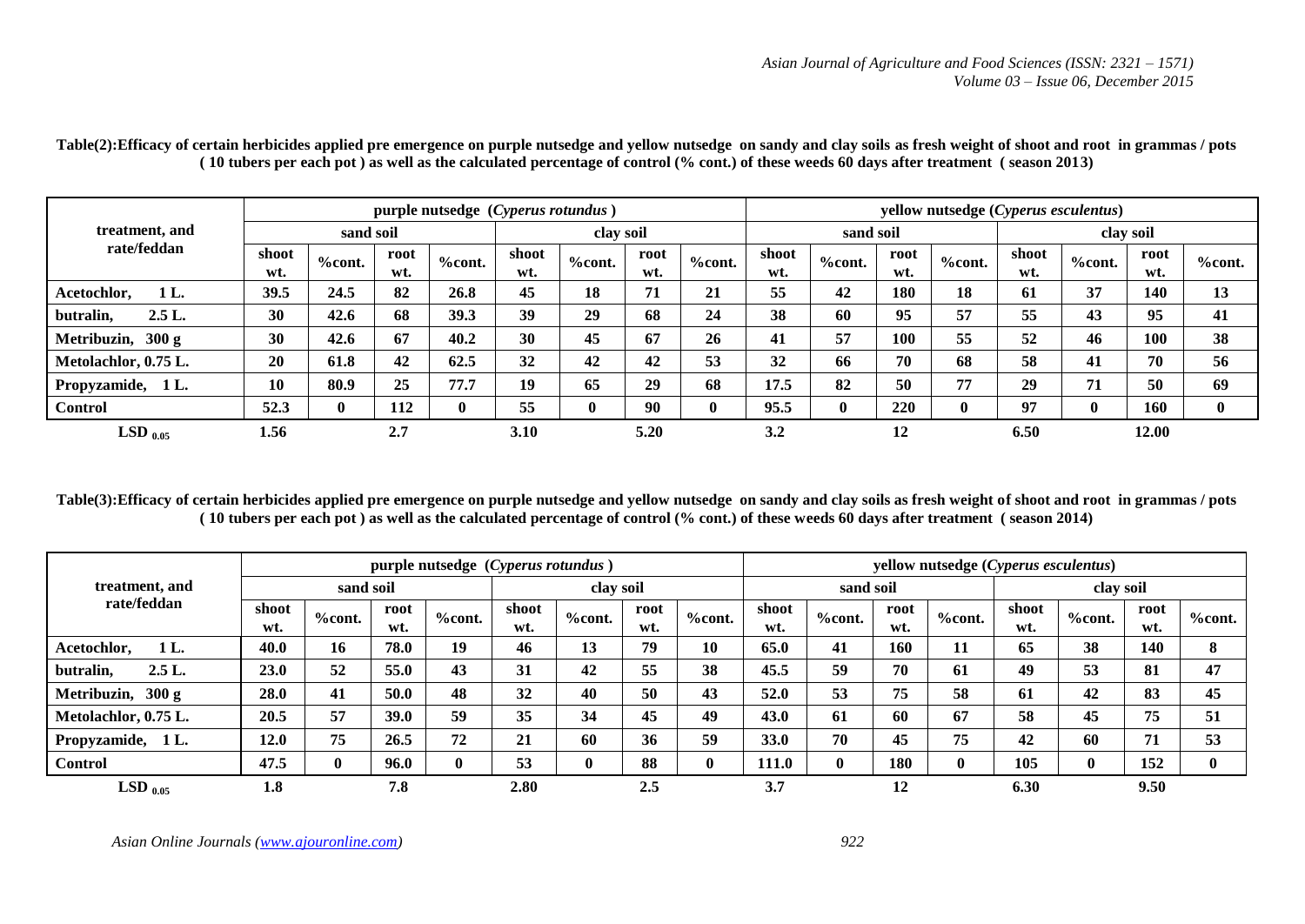|                                        |           |            |          |           | purple nutsedge |           |          |        | yellow nutsedge |              |          |           |             |               |          |        |  |
|----------------------------------------|-----------|------------|----------|-----------|-----------------|-----------|----------|--------|-----------------|--------------|----------|-----------|-------------|---------------|----------|--------|--|
| treatment                              |           | sandy soil |          |           |                 | clay soil |          |        |                 | sandy soil   |          |           | clay soil   |               |          |        |  |
|                                        | shoot wt. | %cont.     | root wt. | $%$ cont. | shoot wt.       | %cont.    | root wt. | %cont. | shoot wt.       | %cont.       | root wt. | $%$ cont. | shoot wt.   | <b>%cont.</b> | root wt. | %cont. |  |
| Propyzamide                            | 6.0       | 76         | 11.6     | 66        | 11.0            | 78        | 29.6     | 72     | 26.2            | 74           | 36.2     | 79        | <b>20.0</b> | 81            | 52.8     | 79.    |  |
| <b>Bentazon</b>                        | 16.5      | 33         | 25.0     | 27        | 32.0            | 34        | 82.0     | 22     | 25.0            | 75           | 47.7     | 72        | 25.0        | 77            | 88.8     | 64     |  |
| <b>Metolachlor</b>                     | 4.4       | 82         | 4.2      | 88        | 11.5            | 76        | 29.0     | 72     | 35.0            | 65           | 70.0     | 59        | 22.0        | 79            | 95.0     | 61     |  |
| Chlorpropham                           | 5.9       | 76         | 7.9      | 77        | 8.8             | 82        | 25.0     | 76     | 33.0            | 67           | 53.1     | 69        | 16.0        | 85            | 68.0     | 72     |  |
| <b>Pyrazosulfuron-ethyl</b>            | 2.5       | 90         | 3.5      | 90        | 9.0             | 82        | 28.0     | 73     | 26.0            | 74           | 58.0     | 66        | 21.0        | 80            | 84.8     | 66     |  |
| <b>Rimsulfuron</b>                     | 3.2       | 87         | 5.0      | 85        | 4.5             | 91        | 8.0      | 92     | 23.0            | 77           | 71.0     | 59        | 15.0        | 86            | 98.0     | 60     |  |
| nicosulfuron                           | 5.0       | 80         | 9.0      | 74        | 8.7             | 82        | 13.4     | 87     | 23.0            | 77           | 45.0     | 74        | 23.5        | 78            | 59.5     | 76     |  |
| Halosulferon-methyl                    | 1.5       | 94         | 2.9      | 92        | 3.5             | 93        | 19.0     | 82     | 26.0            | 74           | 49.3     | 71        | 22.0        | 79            | 75.0     | 69     |  |
| Halosulferon-methyl + NIS<br>(Topfilm) | 1.3       | 95         | 2.6      | 93        | 2.5             | 95        | 16.0     | 85     | 19.6            | 80           | 38.0     | 78        | 23.4        | 78            | 51.3     | 79     |  |
| <b>Glyfosate</b> (Baron)               | 2.5       | 90         | 6.5      | 81        | 8.0             | 84        | 25.0     | 76     | 24.8            | 75           | 75.0     | 56        | 24.0        | 77            | 111.0    | 55     |  |
| $Glyfosate(Baron) + NIS (Topfilm)$     | 0.9       | 96         | 5.2      | 85        | 1.0             | 98        | 15.0     | 86     | 17.0            | 83           | 55.0     | 68        | 18.7        | 82            | 88.0     | 64     |  |
| <b>Control</b>                         | 24.8      |            | 34.3     |           | 48.7            |           | 105.4    |        | 99.4            | $\mathbf{0}$ | 172.3    |           | 106.4       |               | 245.9    |        |  |
| $LSD$ 0.05                             | 0.10      |            | 0.50     |           | 0.96            |           | 1.8      |        | 1.18            |              | 1.94     |           | 1.98        |               |          |        |  |

Table(4):Efficacy of certain herbicides applied post emergence on purple nutsedge (Cyperus rotundus) and yellow nutsedge (Cyperus esculentus) in sandy and clay soils as fresh weight of shoot and root in grammas / pots **21 days old, as well as the calculated percentage of (% control) of these weeds 60 days after planting ( season 2013)**

Table(5):Efficacy of certain herbicides applied post emergence on purple nutsedge (Cyperus rotundus) and yellow nutsedge (Cyperus esculentus) in sandy and clay soils as fresh weight of shoot and root in grammas / pots 21 **days old, as well as the calculated percentage of (% control) of these weeds 60 days after planting ( season 2014)**

|                                       |              |               |             |              | purple nutsedge |               |             |        | yellow nutsedge |        |            |             |             |              |             |           |  |
|---------------------------------------|--------------|---------------|-------------|--------------|-----------------|---------------|-------------|--------|-----------------|--------|------------|-------------|-------------|--------------|-------------|-----------|--|
| treatment                             |              |               | sandy soil  |              |                 |               | clay soil   |        |                 |        | sandy soil |             |             | clay soil    |             |           |  |
|                                       | shoot<br>wt. | <b>%cont.</b> | root wt.    | %cont.       | shoot wt.       | <b>%cont.</b> | root<br>wt. | %cont. | shoot wt.       | %cont. | root wt.   | %cont.      | shoot wt.   | $%$ cont.    | root<br>wt. | $%$ cont. |  |
| Propyzamide                           | 7.0          | 76            | 16.3        | 68           | 8.6             | 80            | 26.1        | 76     | 32.3            | 69     | 55.0       | 70          | 19.0        | 83           | <b>39.0</b> | 80        |  |
| <b>Bentazon</b>                       | 20.0         | 32            | 42.5        | 15           | 30.0            | 29            | 70.0        | 35     | 29.3            | 72     | 59.0       | 68          | 33.7        | 71           | 65.0        | 67        |  |
| <b>Metolachlor</b>                    | 4.7          | 84            | 9.0         | 82           | 8.5             | 80            | 29.0        | 73     | 35.0            | 67     | 88.4       | 52          | 35.0        | 69           | 71.0        | 64        |  |
| Chlorpropham                          | 6.4          | 78            | 11.8        | 77           | 9.0             | 79            | 25.0        | 77     | 26.8            | 75     | 59.5       | 67          | 29.0        | 75           | 53.1        | 73        |  |
| <b>Pyrazosulfuron-ethyl</b>           | 5.0          | 83            | 12.0        | 76           | 7.0             | 84            | 25.5        | 76     | 32.0            | 70     | 63.1       | 65          | 22.0        | 81           | 51.9        | 74        |  |
| Rimsulfuron                           | 4.0          | 86            | 9.0         | 82           | 4.3             | 90            | 7.2         | 93     | 26.0            | 75     | 75.0       | 59          | 18.0        | 84           | 67.7        | 66        |  |
| nicosulfuron                          | 7.0          | 76            | 15.0        | 70           | 9.0             | 79            | 15.9        | 85     | 29.5            | 72     | 44.1       | 76          | <b>29.0</b> | 75           | 45.7        | 77        |  |
| <b>Halosulferon-methyl</b>            | 2.0          | 93            | 7.5         | 85           | 4.0             | 91            | 12.5        | 88     | 27.0            | 74     | 54.8       | 70          | 31.5        | 73           | 51.8        | 74        |  |
| $Halosulferon-methyl + NIS (Topfilm)$ | 1.3          | 95            | 8.7         | 83           | 2.8             | 93            | 6.8         | 94     | 23.4            | 78     | 37.0       | 80          | 26.6        | 77           | <b>30.0</b> | 85        |  |
| <b>Glyfosate</b> (Baron)              | 5.5          | 81            | <b>19.0</b> | 62           | 3.5             | 92            | 15.0        | 86     | 25.3            | 76     | 45.0       | 75          | 31.3        | 73           | 82.0        | 58        |  |
| $Glyfosate(Baron) + NIS (Topfilm)$    | 1.1          | 96            | 12.0        | 76           | 1.1             | 97            | 8.1         | 92     | 15.3            | 86     | 35.0       | 81          | 19.0        | 83           | 65.0        | 67        |  |
| <b>Control</b>                        | 29.3         |               | 50.2        | $\mathbf{0}$ | 42.5            | 0             | 107.9       | 0      | 105.9           | o      | 182.5      | $\mathbf 0$ | 114.5       | $\mathbf{0}$ | 197.6       | 0         |  |
| $LSD_{0.05}$                          | 0.44         |               | 0.56        |              | 1.04            |               | 5.2         |        | 0.89            |        | 1.74       |             | 1.77        |              | 2.5         |           |  |

*Asian Online Journals (www.ajouronline.com) 923*